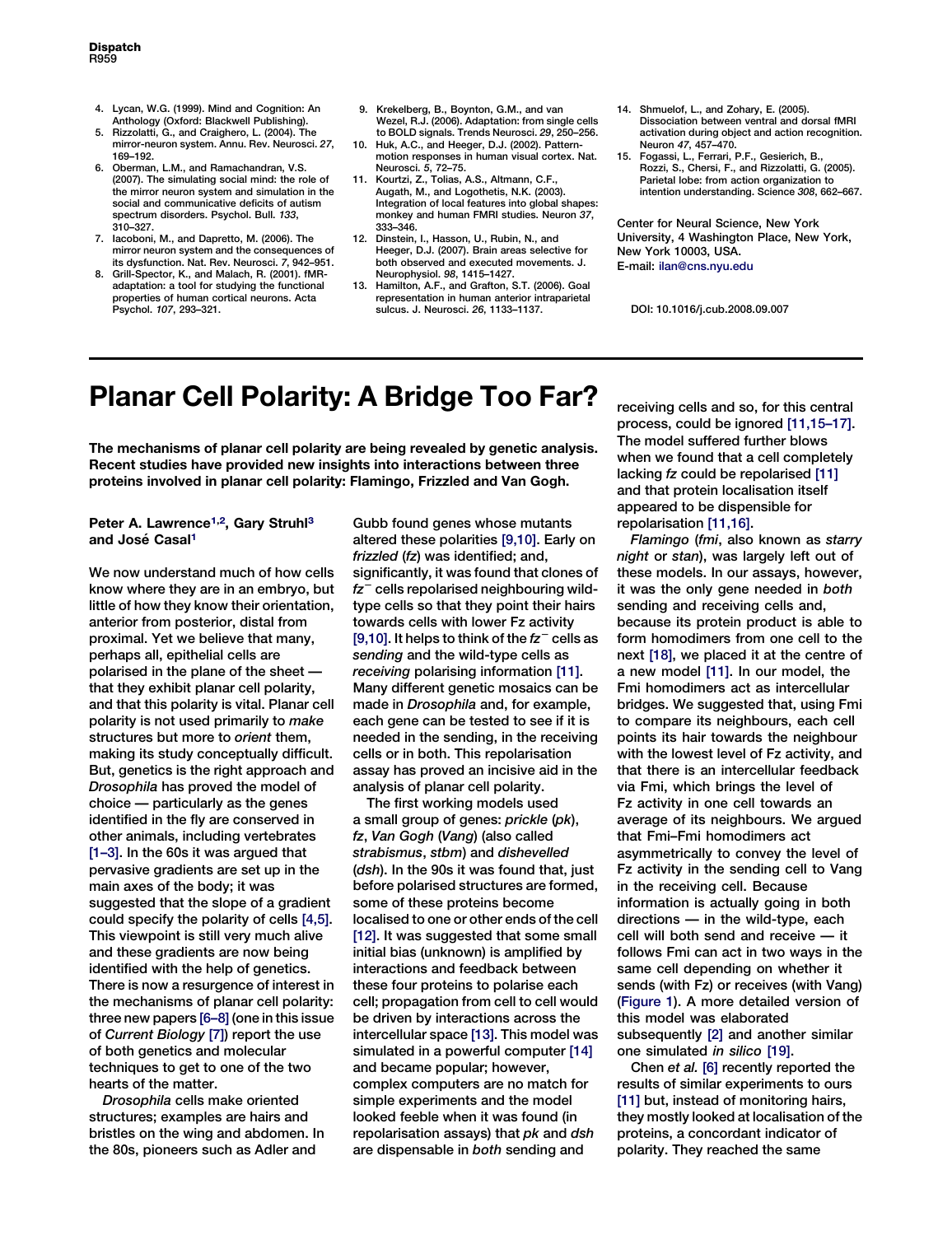<span id="page-1-0"></span>

Current Biology

Figure 1. Possible intercellular and intracellular relations between Fmi (blue), Fz (red) and Vang (green), according to different authors.

Two membranes from neighbouring cells are shown. If a direct physical interaction is suggested, the molecules are shown in contact. In (A), the size of lettering refers to the original gradient of Fz activity, with the strength of colour of the molecules indicating the subsequent localisation of the proteins. The arrows show the direction of the flow of information: black is strong, grey is weak signalling. (A) Lawrence et al. [11]; (B) Chen et al. [6]; (C) Strutt and Strutt [7]; (D) Wu and Mlodzik [8].

conclusions as we did [11], namely that Fmi is needed in both sending and receiving cells, placing Fmi centrally in planar cell polarity. They also shifted their attention from Pk and Dsh, conceding (though not stating) that their earlier models have been superseded. So we now have a model in which homodimers of Fmi make intercellular bridges, and, as the three new papers [6–8] make clear, a new question of whether these bridges are

conduits for polarising information, or are more passive, for example helping Fz and Vang to contact each other as ligand and receptor.

Chen et al. [6] believe direct contact is implausible because of the wide gulf between the cells. If they are right, Fz might be able to mediate planar cell polarity without the cysteine-rich domain (CRD), part of the protein's amino-terminal ectodomain, and Chen et al. [6] offer some evidence for this. But their evidence conflicts with previous findings that the Fz ectodomain is essential for planar cell polarity [\[20\].](#page-2-0) Also, in contrast to Chen et al. [6], and with stronger evidence, Wu and Mlodzik [8] find once again that the Fz CRD is essential. Extending the disagreement between the two papers, Wu and Mlodzik [8] not only find the interaction of Fz and Vang quite plausible, they actually find direct binding using pulldowns and binding assays in tissue culture cells — but they do not determine whether the binding is in trans (from cell to cell, as they assume) or in cis (which would fit with our evidence that Vang acts in cis to regulate Fz [11]). The data reported by Strutt and Strutt [7] agree with Wu and Mlodzik [8], providing independent evidence from tissue culture experiments that Vang and Fz can bind in trans, a binding that is enhanced in the presence of Fmi.

In spite of the possible significance of direct intercellular binding of Vang and Fz, we know that Fmi is essential for propagation of planar cell polarity information — so how do the three proteins relate? Chen et al. [6] describe evidence from immunoprecipitation that Fz binds to Fmi, and with this Strutt and Strutt [7] agree. But none of the groups shows biochemical evidence of binding between Vang and Fmi. Also, using overexpressed Fmi in vivo, Strutt and Strutt [7] report that Fmi needs both Vang and Fz if it is to stabilise properly in the cell membrane and that it prefers to bind to Fz rather than to Vang. These mixed observations tie Vang, Fz and Fmi closely together but they do not tell us clearly how the information about Fz activity is exchanged, nor what are the structural or functional relationships between the three proteins.

Chen et al. [6] ask whether Fmi acts actively (as we previously proposed [11]) or passively (as now proposed by Wu and Mlodzik [8]). They claim to answer by showing that Vang<sup>-</sup>  $tz^-$ 

sending cells do repolarise receiving cells when they strongly overexpress Fmi and argue that this means that Fmi can act instructively. However, this argument is undermined by the conflicting and positive finding of Wu and Mlodzik [8] that  $Vang^-$  fz<sup>-</sup> sending cells repolarise receiving cells, even without overexpressing Fmi. The contradictory results and conclusions described in the three papers [6–8] show that we are not yet ready to answer this enigmatic question.

#### **References**

- 1. Adler, P.N. (2002). Planar signaling and morphogenesis in Drosophila. Dev. Cell 2, 525–535.
- 2. Klein, T.J., and Mlodzik, M. (2005). Planar cell polarization: an emerging model points in the right direction. Annu. Rev. Cell Dev. Biol. 23, 23.
- 3. Zallen, J.A. (2007). Planar polarity and tissue morphogenesis. Cell 129, 1051–1063.
- Lawrence, P.A. (1966). Gradients in the insect segment: The orientation of hairs in the milkweed bug Oncopeltus fasciatus. J. Exp. Biol. 44, 607–620.
- 5. Stumpf, H.F. (1966). Über gefälleabhängige Bildungen des Insektensegmentes. J. Insect Physiol. 12, 601–617.
- 6. Chen, W.S., Antic, D., Matis, M., Logan, C.Y., Povelones, M., Anderson, G.A., Nusse, R., and Axelrod, J.D. (2008). Asymmetric homotypic interactions of the atypical cadherin Flamingo mediate intercellular polarity signaling. Cell 133, 1093–1105.
- 7. Strutt, H., and Strutt, D. (2008). Differential stability of Flamingo protein complexes underlies the establishment of planar polarity in Drosophila. Curr. Biol. 18, 1555–1564.
- 8. Wu, J., and Mlodzik, M. (2008). The Frizzled extracellular domain is a ligand for Van Gogh/ Stbm during nonautonomous planar cell polarity signaling. Dev. Cell 15, 462–469.
- Adler, P.N., Krasnow, R.E., and Liu, J. (1997). Tissue polarity points from cells that have higher Frizzled levels towards cells that have lower Frizzled levels. Curr. Biol. 7, 940–949.
- 10. Gubb, D., and Garcia-Bellido, A. (1982). A genetic analysis of the determination of cuticular polarity during development in Drosophila melanogaster. J. Embryol. Exp. Morphol. 68, 37–57.
- 11. Lawrence, P.A., Casal, J., and Struhl, G. (2004). Cell interactions and planar polarity in the abdominal epidermis of Drosophila. Development 131, 4651–4664.
- 12. Strutt, D.I. (2002). The asymmetric subcellular localisation of components of the planar polarity pathway. Semin. Cell Dev. Biol. 13,  $225 - 231$
- 13. Tree, D.R., Shulman, J.M., Rousset, R. Scott, M.P., Gubb, D., and Axelrod, J.D. (2002). Prickle mediates feedback amplification to generate asymmetric planar cell polarity signaling. Cell 109, 371–381.
- 14. Amonlirdviman, K., Khare, N.A., Tree, D.R., Chen, W.S., Axelrod, J.D., and Tomlin, C.J. (2005). Mathematical modeling of planar cell polarity to understand domineering nonautonomy. Science 307, 423–426.
- 15. Lee, H., and Adler, P.N. (2002). The function of the frizzled pathway in the Drosophila wing is dependent on inturned and fuzzy. Genetics 160, 1535–1547.
- 16. Strutt, D., and Strutt, H. (2007). Differential activities of the core planar polarity proteins during Drosophila wing patterning. Dev. Biol. 302, 181–194.
- 17. Strutt, H., and Strutt, D. (2002). Nonautonomous planar polarity patterning in